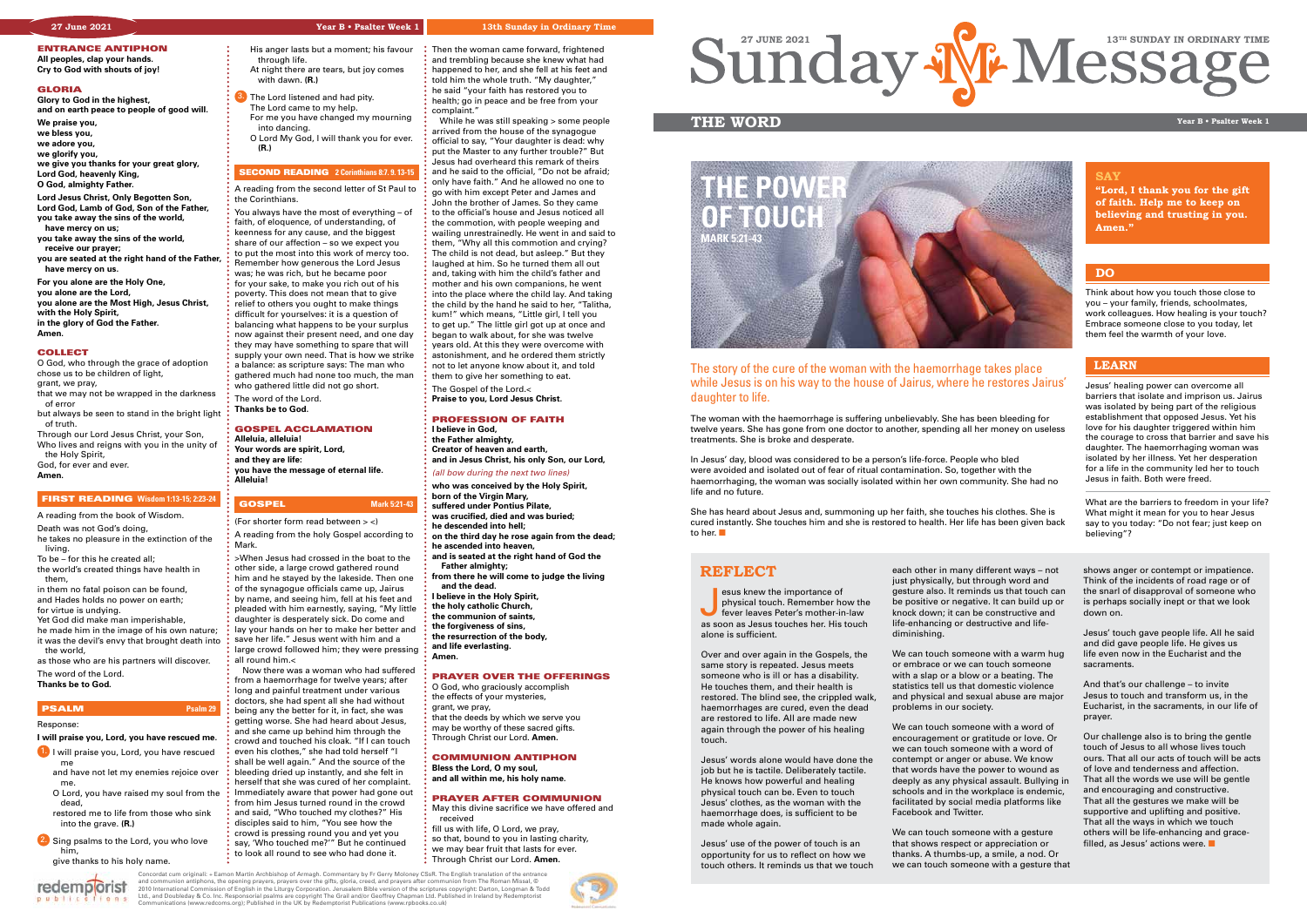# **PARISH OF OUR LADY IMMACULATE**

Seamoor Road, Westbourne BH4 9AE

Roman Catholic Diocese of Portsmouth. Registered charity 246871

## **NEWSLETTER 27th June, 2021 Thirteenth Sunday of the Year (B)**

| Website:              | www.catholicwestbourne.org |                                      |
|-----------------------|----------------------------|--------------------------------------|
| Parish Office:        | Tel:                       | 01202 760640 (all enquiries)         |
|                       | email:                     | oliadmin@portsmouthdiocese.org.uk    |
| Parish Priest:        | Fr Andrew Moore:           | andrewmoore@portsmouthdiocese.org.uk |
| Safeguarding Officer: | Matthew French:            | mail@matthewfrench.net               |

A reminder that **Sunday masses are now FULLY BOOKED through to the end of July** and it will not be possible to take any further reservations. Weekday mass, however, does not require booking and there is good capacity.

Tuesday is **the Feast of Ss Peter & Paul**. Normally this would be a Holyday of Obligation but be advised that the obligation, as for Sundays, continues to be suspended at this time.

## **Peter's Pence**

There is a second collection today for Peter's Pence, our annual offering to support the work of the Holy See. Donations may be made at the church, online through the 'Donate' button on the parish website with the reference 'Peter's Pence' or through the diocesan website [www.portsmouthdiocese.org.uk](http://www.portsmouthdiocese.org.uk/)

The structural work on our damp problem, which was affecting both staircases, the fire escape passage and the toilets, has now been completed. The plasterwork now needs to dry out and it is planned to redecorate this area and the hall over the summer. The Hall will continue to be out of action at least until September. A 'Thank you' to all who responded to the recent appeal for increased funds; this has certainly helped towards the expense of this project.

## **Liturgical Calendar**

To request mass intentions. please email or phone the Parish Office or leave an envelope at the church.

| Sunday 27 <sup>th</sup> June | Thirteenth Sunday of the Year (B)  | People of the Parish             |
|------------------------------|------------------------------------|----------------------------------|
| Monday 28 <sup>th</sup>      | St Irenaeus                        |                                  |
| Tuesday 29 <sup>th</sup>     | Ss Peter & Paul                    |                                  |
| Wednesday 30 <sup>th</sup>   | of the day (13 <sup>th</sup> week) | $\overline{\phantom{a}}$         |
| Thursday1st July             | of the day (13 <sup>th</sup> week) |                                  |
| Friday 2 <sup>nd</sup>       | of the day (13 <sup>th</sup> week) | <b>Hubert Herman Chediak RIP</b> |
| Saturday 3rd                 | <b>St Thomas</b>                   |                                  |
| Sunday 4 <sup>th</sup>       | Fourteenth Sunday of the Year (B)  | People of the Parish             |